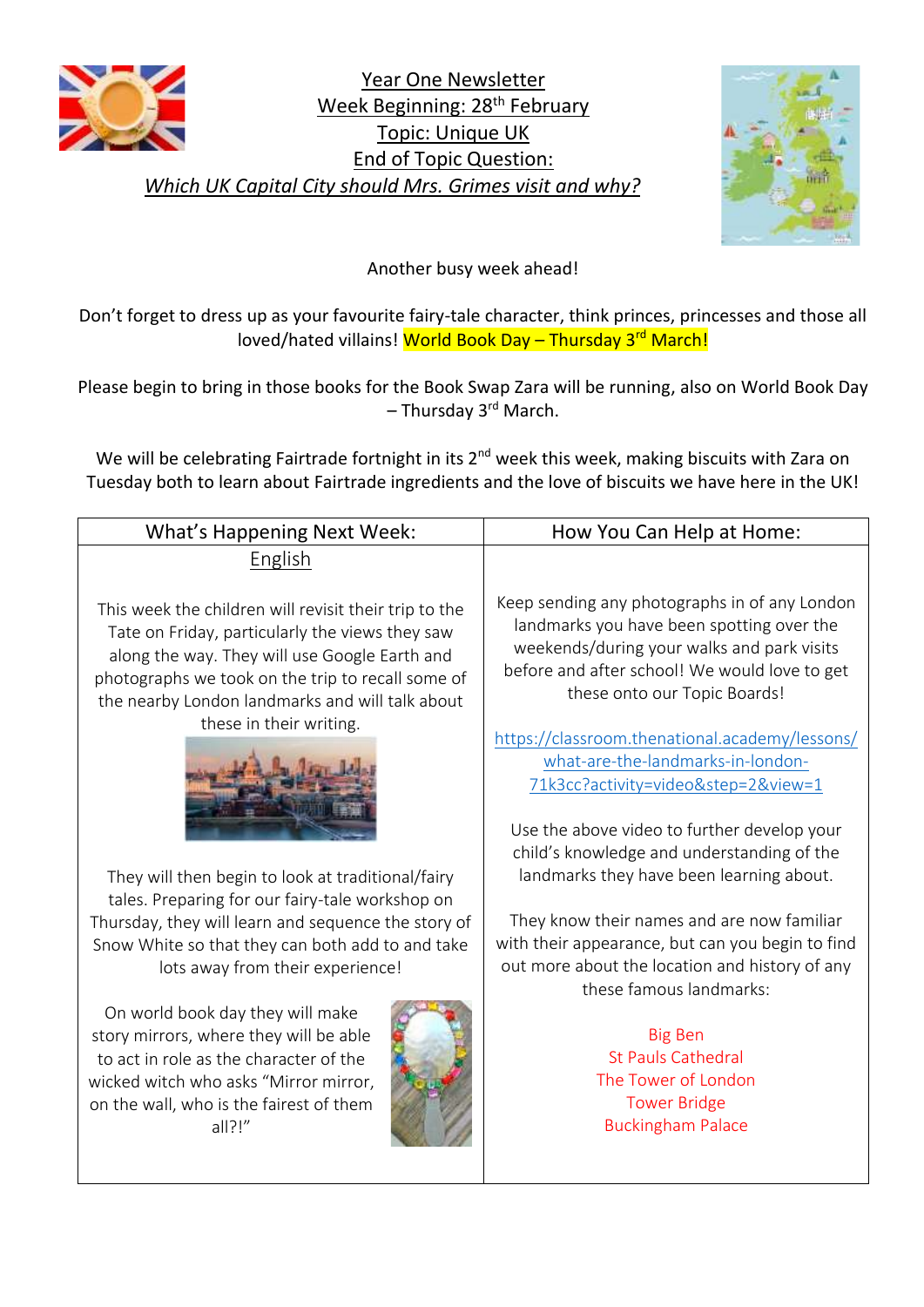## Revise some tricky new sounds your child Phonics learned last week! This week, we will be learning… /ch/ tch – like catch /air/ are – like share, stare, glare, compare! /ch/ ture – like picture /ar/ al – like calm /ar/ a – like craft How many words with the are spelling for the air sound can you find in the books you read this weekend? Or perhaps your adult can write and hide some of these words around the house for you to go on an alternative spelling hunt! Maths – Place Value Under 50 Can your child count up to 50 easily? Can We'll be looking at place value of numbers they count backwards from 50? Can they under 50 next week. First, we'll be counting count to 50 from a number other than forwards and backwards to 50, using zero? Can they count backwards not number tracks to support us. Then we'll be starting at 50? looking at what tens and ones make up If all that's a breeze can they count numbers under 50, so 23 would be made up forwards and backwards to and from 100 of 2 tens and 3 ones. The children will be in tens? How about counting up to 100 in representing the numbers as tens and ones 5s? Or 40 in 2s? using Part Whole Models, ten frames, Base If they're really good at this, send in a 10 and Numicon. video through Dojo! 25 Revisit the names of plant parts with these Science – Evergreen and Deciduous Trees simple but fun games. This week we will be looking at evergreen and [https://wordwall.net/resource/474304/science/](https://wordwall.net/resource/474304/science/parts-of-a-plant) deciduous trees. The children will learn how to [parts-of-a-plant](https://wordwall.net/resource/474304/science/parts-of-a-plant) differentiate the two and the names of some types of each. We will draw evergreen and deciduous [https://wordwall.net/resource/11343070/scien](https://wordwall.net/resource/11343070/science/parts-of-a-plant) trees as they would be in each of the 4 seasons. [ce/parts-of-a-plant](https://wordwall.net/resource/11343070/science/parts-of-a-plant)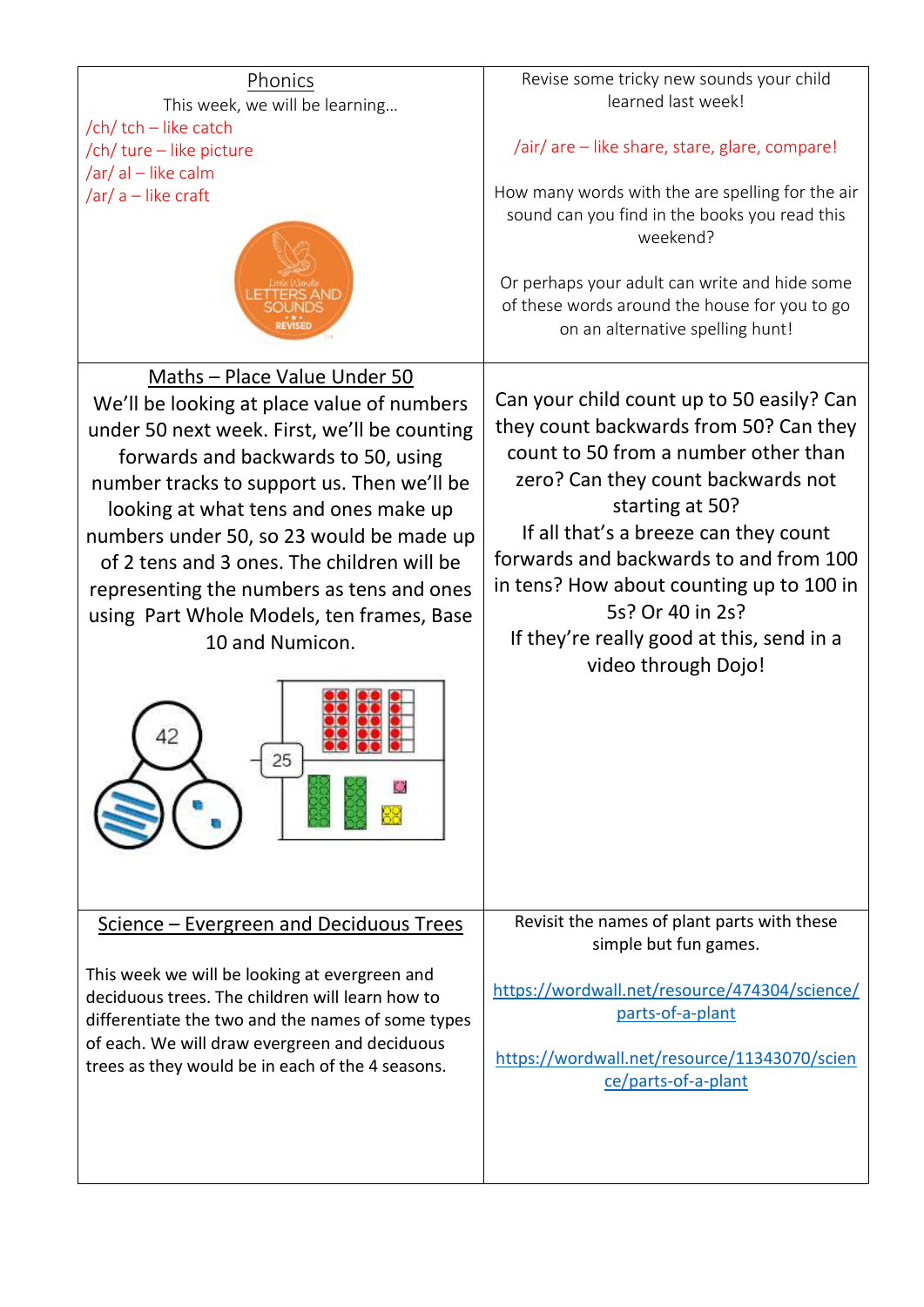Art – Exploring Clay and Clay Marking The children will continue their project of making a dragon eye out of clay. Last week we designed our dragon eye. This week the children will get the opportunity to explore a variety of tools and techniques that can be used to mark and add patterns into clay.



## Geography – England

We will continue to learn about the UK and the four countries that form it. This week we will focus on England in our geography lesson. We will learn a whole host of facts about the country we live in – its' capital city, its' flag, the size of its' population, the surrounding seas, landmarks it contains and more. The children will use maps to plot some of this information to their own map of England.

Your child could paint, model or draw the dragon who's eye we will be making! Will it be large or small? Winged or not? Long and thin or short and round? Will it be friendly or fierce? We'd love to see any finished dragons via Dojo!



Have a go at this game which tests your knowledge of the United Kingdom and Ireland. Do you know what they look like on a map? Do you know the capital of each of these countries?

> [https://world-geography](https://world-geography-games.com/en/europe_uk_ireland.html)[games.com/en/europe\\_uk\\_ireland.html](https://world-geography-games.com/en/europe_uk_ireland.html)

Which one of these 5 countries is not part of the UK?



## RE – Islam and Belonging

Within Re this week we will be discussing What it means to belong to and worship within Islam. We will also look at how people show that they belong and what is special for them about belonging to the Muslim faith.